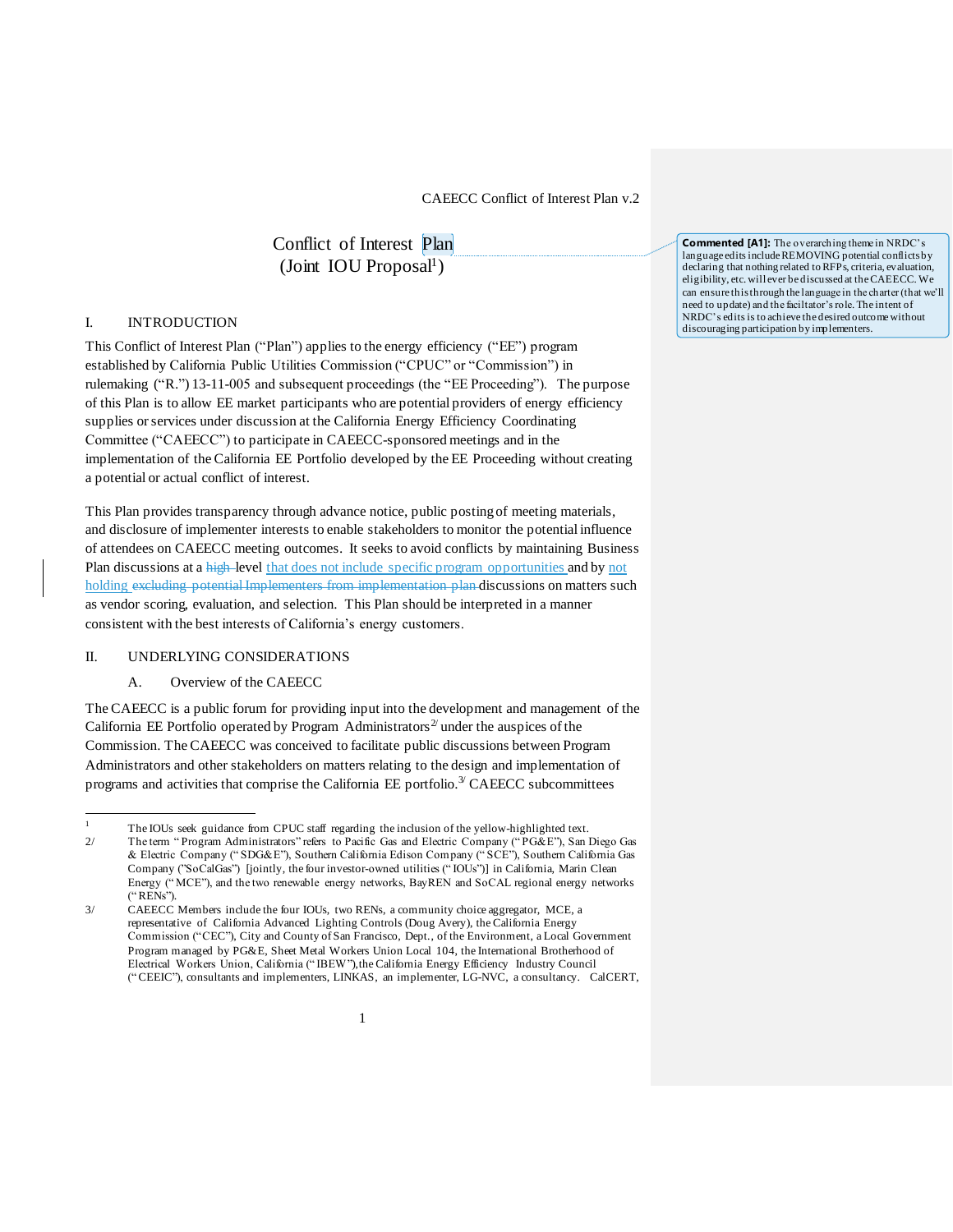address strategies for meeting the energy savings needs of individual sectors. Subcommittee meetings are open to Market Actors as well as Implementers, representatives of local governments, and other members of the public. CAEECC strives will ensure no conditions create a potential conflict of interest in order to allow Market Actors, including Implementers, to engage in CAEECC discussions to the fullest extent possible, short of creatingavoiding conditions that foster the inappropriate influence situations that the CPUC seeks to avoid.

The term "Market Actor" refers to an entity, or a parent, affiliate or subsidiary of such entity, that may provide or offer to provide for compensation equipment, devices, plans, knowledge, services or a combination of the foregoing, to produce energy savings under one or more of the Rolling Portfolios authorized in D.15-10-026. Market Actors include Implementers.

An "Implementer" is an entity, or a parent, affiliate or subsidiary of such entity that (1) engages or may engage in the program design, implementation, marketing, and/or evaluation of an EE program conducted by a Program Administrator supervised by the CPUC, which (2) either has not waived eligibility to receive funds from the provision of any product or service related to the CAEECC's function, or plans to seek EE funds subject to the administration of a Program Administrator, and (3) is not a Program Administrator. An Implementer may financially benefit from choices made in the CAEECC and subsequent processes influenced by the CAEECC process. The term "Implementer" includes potential Implementers.

#### B. Identifying the Potential for a Conflict of Interest

 $\overline{a}$ 

Market Actors may participate in multiple functions of the CAEECC. For example, a Market Actor could provide input into a Business Plan and then become a Program Implementer who delivers a program in the Business Plan. A potential or actual conflict of interest arises if a Market Actor gains an unfair advantage by influencing the design of a Business Plan or selection of an implementation plan to its own advantage, and then delivers a program or services related to a program to carry out the plan, that is not in the public's best interest.

This Plan seeks to minimize-remove the risk that the participation of Market Actors in CAEECCsponsored meetings could lead to conflicts of interest. that arise. CAEECC meeting protocols will be updatedsd to ensure <del>, for example, because of the possibility that</del> (1) the meetings do not provide confidential or other information that would allow certain Market Actors unique competitive advantages in future solicitations; (2) discussions do not create unreasonable bias in favor of a Market Actor's services or products; and (3) EE program bid evaluation criteria are adopted that unduly favor certain Market Actor(s) over others that could provide equal or better energy benefits. outside of CAEECC proceedings. This will be accomplished by three actions.

CSE, the current Marketing, Education and Outreach (" ME&O") administrator, the County of Santa Barbara, a representative of San Joaquin Valley, the Greenlining Institute, and the CPUC's Office of Ratepayer Advocates.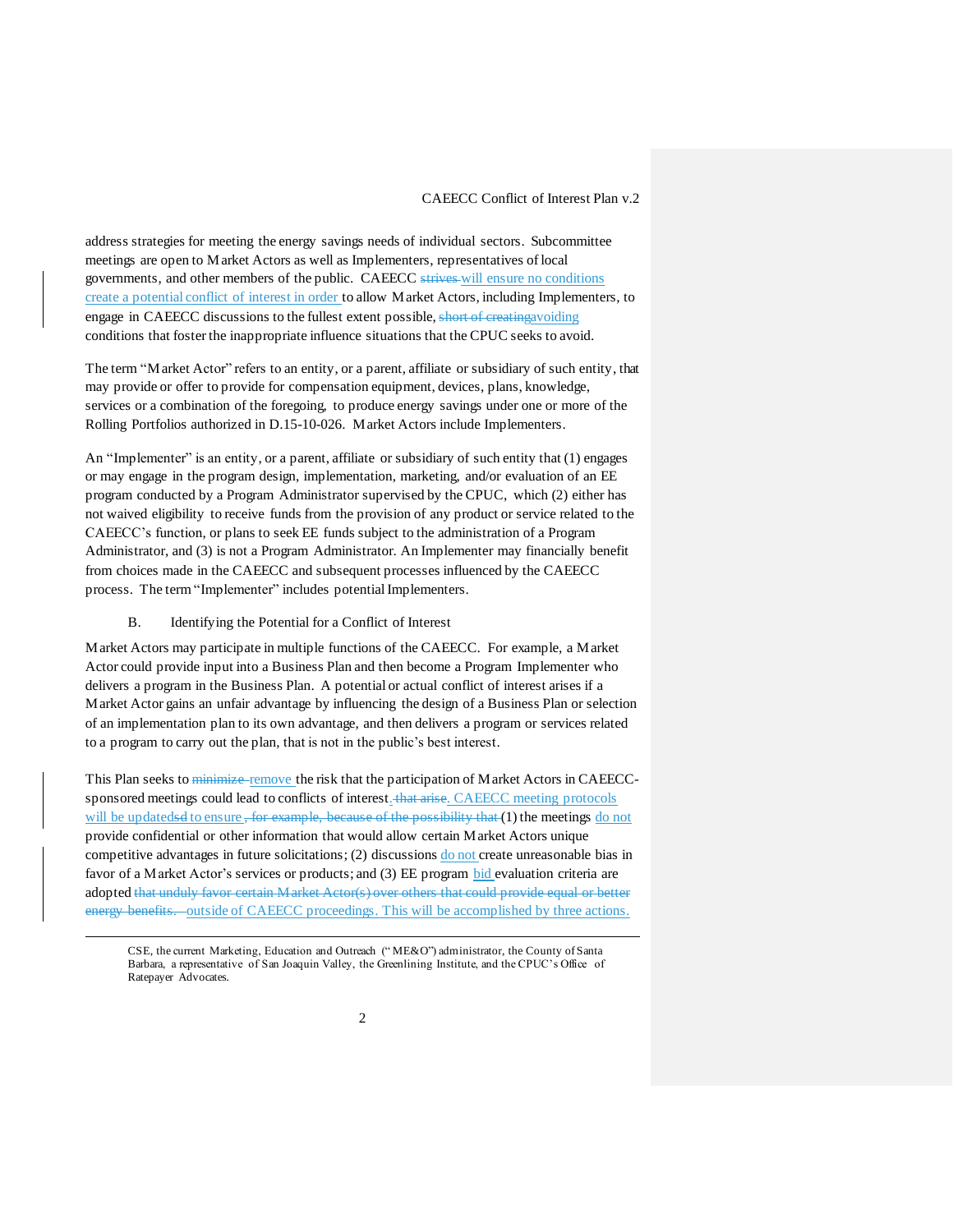(1) the CAEECC charter will be updated to reflect that such content is outside the scope of this group, (2) the facilitator will ensure that no such information is discussed at CAEECC meetings, and (3) there will be a non-CAEECC forum limited to non-financially interested participants to discuss specific Request for Proposals (RFP), criteria, evaluation, and other such matters.

## C. Preferred Approach Toward a Solution

Our shared strategy for preventing conflicts of interest should continue to encourage maximum stakeholder participation in Business Plan development processes and input from Market Actors concerning products, market sectors, need, delivery systems, etc. to best inform the selection development of implementation plans.

While CAEECC meetings are public forums, they should be moderated in a way that minimizes avoids the potential for Market Actors in attendance to gain any unfair advantage becauseby ensuring no potential work opportunities will be when competing to perform work discussed at CAEECC meetings. and discourages any participant from influencing Program Administrators' exercise of discretion to select Implementers. This is consistent with the CPUC's conflict of interest standards for utility participation as a bidder in utility energy procurement solicitations or energy efficiency peer review group activities. When procuring supply side resources (including energy efficiency), the utility - with non-financially interested participant inputestablishes the performance criteria for the resource being procured. If the utility infrastructure side submits a proposal into the solicitation, infrastructure personnel cannot participate in the adoption of selection criteria or process, such as scoring, ranking, deliberations, and selection.<sup>4/</sup> The same would be the case here. Anything pertaining to specific Request for ProposalsRFPs, criteria, or weighting of such criteria would not be discussed at the CAEECC.

An open and transparent CAEECC meeting process should be adopted to allow Market Actors to contribute ideas for the development of Business Plans and implementation plan concepts as there will be no with no discussion of potential opportunity while making sure that they do not unduly influence the design for plans on which they intend to bid. -However, if an Implementer has somehow influenced program design through its CAEECC activities such that the existence of bias in favor of selecting that Implementer is more likely than not, CAEECC will refer the issue to the CPUC Energy Division for appropriate resolution.

#### III. CONFLICT OF INTEREST PLAN

A. The CAEECC should adopt a Conflict of Interest Policy which includes the following provisions at a minimum:

 $\overline{a}$ 

**Commented [A2]:** Once we have a new PRG process we can reference it specifically.

**Commented [A3]:** Nothing is selected or finalized in the CAEECC meetings. That resides with the PAs.

<sup>4/</sup> See, CPUC Decision 07-12-052, pp.201-208.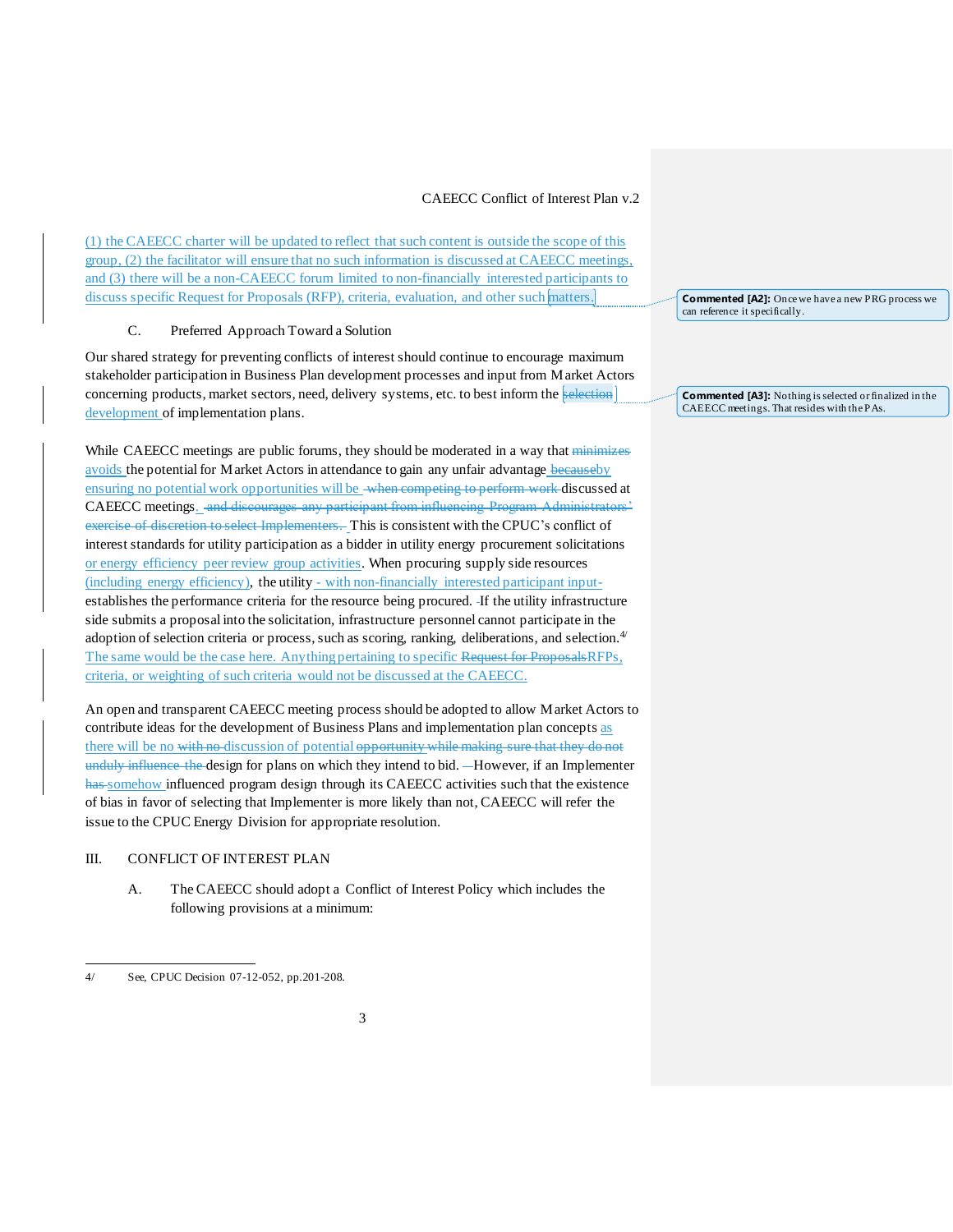- 1. Each participant in the CAEECC agrees to avoid conduct intended to influence the design or implementation of energy efficiency Business Plans and the selection of implementation plans in a manner that confers an advantage that could directly lead to participant's financial gain at the expense of the public good. "Participant" includes the entity represented by each person attending a CAEECC meeting, in person, virtually, or telephonically.
- 2. Each CAEECC member, other than a Program Administrator, must disclose whether it or a parent, affiliate, or subsidiary of such member, is currently an Implementer or is planning to become an Implementer.
- 3. Persons advocating goods or services will self-identify and provide a full disclosure that they are, or plan to be, providers of the goods or services that are potentially marketable to EE programs.
- B. Conflicts of interest will be discouraged avoided by establishing through open meetings and transparent communications.
	- 1. Allow full public participation in meetings by providing reasonable notice and accessibility. Notify parties on the R.13-11-005 service list and post on the internet.
	- 2. The chair/facilitator of each committee, sector sub-committee, and working group will prepare and post an agenda that identifies each meeting as either a Business Plan or implementation plan meeting after conferring with at least one of the CAEECC co-chairs.
	- 3. Document attendance and monitor participation in program design Document the discussion through meeting minutes, which shall be posted on an appropriate internet site.
		- a. All Pparticipants, including by phone or webinar, must identify themselves before speaking.
		- b. Subcommittee and working group meeting notes should attribute action proposals to specific participants.
	- 4. Allow participants to raise any perceived conflicts of interest to Program Administrator staff either at the CAEECC meeting or within [15] days thereof.

**Commented [A4]:** I'm not sure this is even feasible given the nearly 100 people that participate by webinar, not all of whom sign their names.

**Commented [A5]:** Strongly disagree with this as the intent of not attributing is to allow for a robust conversation. We could note if the comment came from an implementer (as we often note " co-chair" before a co-chair comment). However, preference is to set up the rest of the system as noted above so that this step is not necessary to avoid conflict.

**Commented [A6]:** Why PAs? I would think it should be Facilitator, Co-chair, and ED.